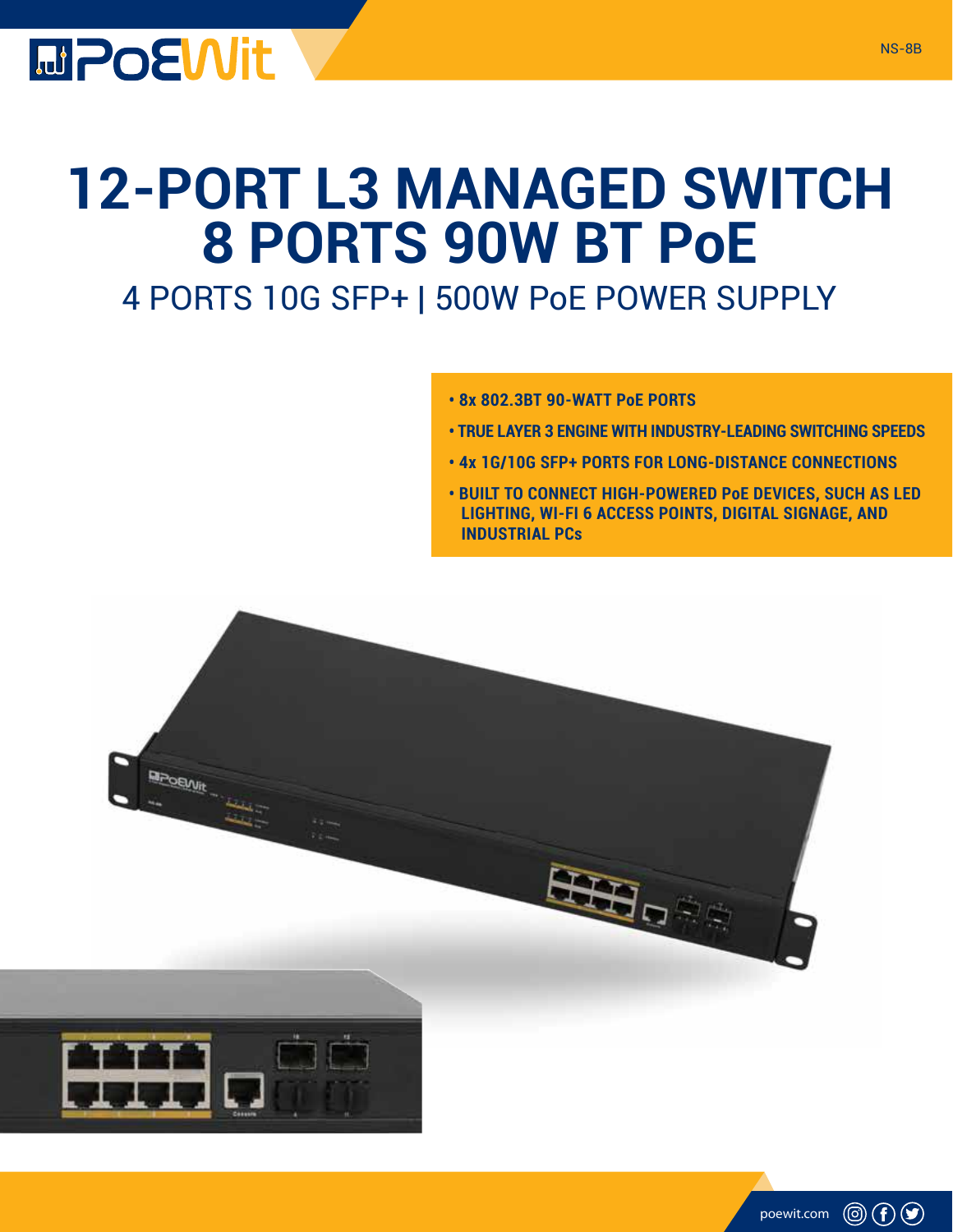## **MPOEWit**

The NS-8B is a true Layer 3 switch at a Layer 2 price point. Its powerful engine enables A/V systems to run IP applications at hyper-switching speeds never seen with any standard switch, and its 500-Watt PoE power supply is the largest in its class.





## **Key Features**

- 8x 90-Watt PoE ports with Gigabit speeds
- 4x 10G SFP+ uplink ports
- Total PoE power supply of 500 Watts
- Variable speed fans perfect for quiet A/V applications
- True Layer 3 switch that can route between VLANs at hyper speeds with ARP and static routes
- Supports AV over IP applications faster than ever before without a special router

| <b>SPECIFICATIONS</b>                  |                                                                                                                                                                                                                                                                                                               |
|----------------------------------------|---------------------------------------------------------------------------------------------------------------------------------------------------------------------------------------------------------------------------------------------------------------------------------------------------------------|
| <b>Fixed Port</b>                      | 8x 10/100/1000Mbps PoE ports and<br>4x 10Gbps SFP port                                                                                                                                                                                                                                                        |
| Standards &<br><b>Protocols</b>        | IEEE802.3 10Base-T Ethernet Standard<br>IEEE802.3u 100Base-TX Fast Ethernet<br><b>Standard</b><br>IEEE802.3ab 1000Base-T Ethernet Standard<br>IEEE802.3z Gigabit Ethernet (Fiber)<br>IEEE802.3x Full Duplex Flow Control and<br><b>Back Pressure Half Duplex Flow Control</b><br>IEEE802.3ab Link Aggregation |
| <b>Rate</b>                            | 10/100/1000Mbps                                                                                                                                                                                                                                                                                               |
| <b>LED Indicators</b>                  | Power, Link/Act, PoE                                                                                                                                                                                                                                                                                          |
| <b>AC Input Volt.</b><br><b>Range</b>  | 100V~240V AC, 50/60Hz                                                                                                                                                                                                                                                                                         |
| <b>Operating</b><br><b>Temperature</b> | $0^{\circ}$ C - 40°C (32°F - 104°F)                                                                                                                                                                                                                                                                           |
| <b>Storage</b><br><b>Temperature</b>   | $-10^{\circ}$ C - 70 $^{\circ}$ C (14 $^{\circ}$ F - 158 $^{\circ}$ F)                                                                                                                                                                                                                                        |
| <b>Relative</b><br><b>Humidity</b>     | 20%~85% (Non-Condensing)                                                                                                                                                                                                                                                                                      |
| <b>Switching</b><br><b>Fabric</b>      | 96G                                                                                                                                                                                                                                                                                                           |
| <b>MAC Addresses</b>                   | 16k                                                                                                                                                                                                                                                                                                           |

| <b>POE TECHNOLOGY</b>                |                                                            |  |
|--------------------------------------|------------------------------------------------------------|--|
| <b>PoE Compliance</b>                | 100% IEEE 802.3af, 802.3at-Compliant,<br>802.3bt-Compliant |  |
| <b>PoE</b><br><b>Classification</b>  | <b>PSE (Power Sourcing Equipment)</b>                      |  |
| <b>PoE Voltage</b>                   | +52 VDC                                                    |  |
| <b>PoE Power</b><br><b>Budget</b>    | 500W                                                       |  |
| <b>PoE Operation</b>                 | Automatic Detection and Power<br>Management                |  |
| <b>PoE Port</b>                      | 8 Ports Support Ultra-PoE (90W Max)                        |  |
| <b>PoF Pin</b><br><b>Assignments</b> | V+ (Pin 3, 6, 4, 5), V- (Pin 1, 2, 7, 8)                   |  |
| <b>PoE Disconnect</b><br>Mode        | <b>DC Disconnect</b>                                       |  |